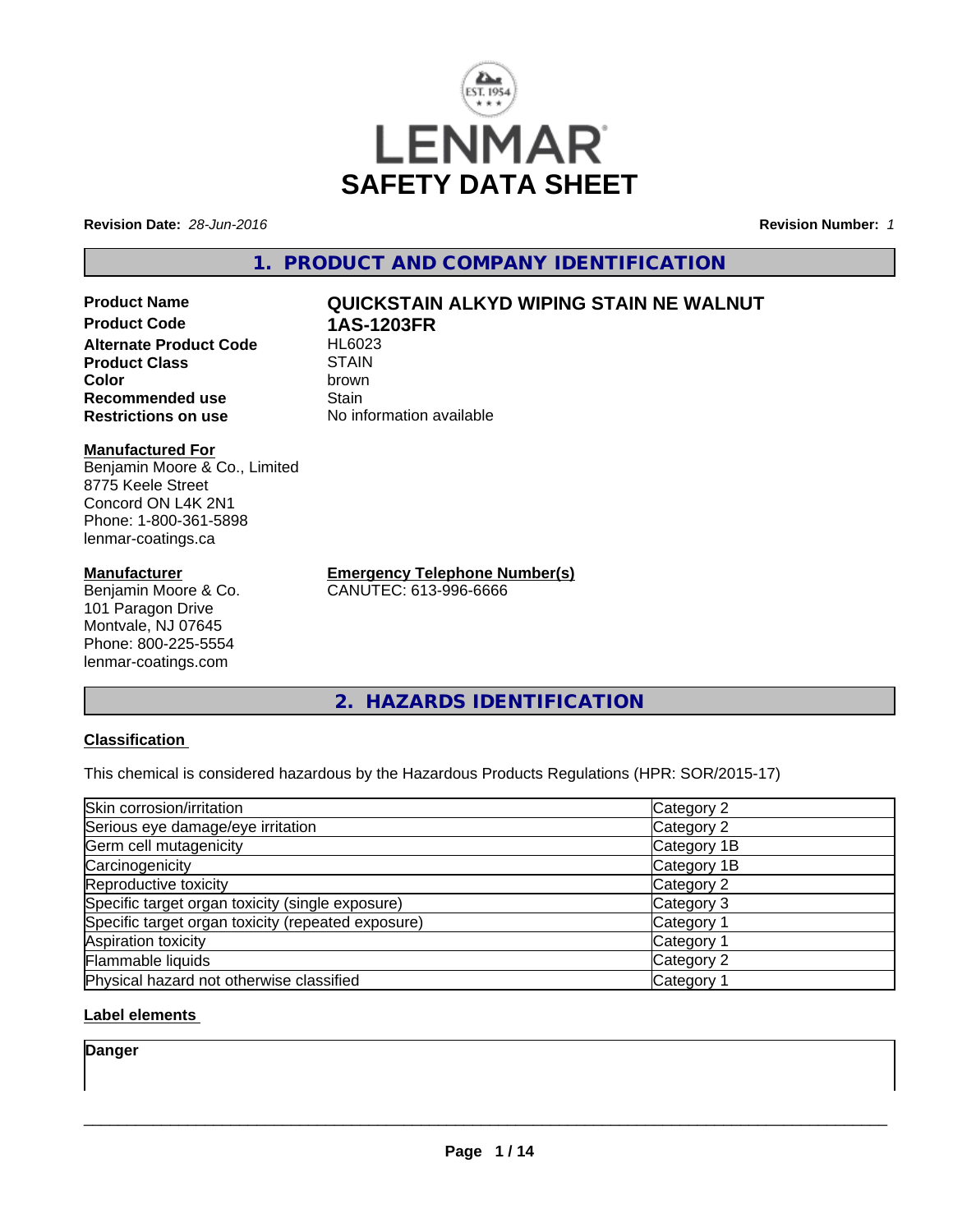## **1AS-1203FR** - **QUICKSTAIN ALKYD WIPING STAIN NE WALNUT**

#### **Hazard statements**

Causes skin irritation Causes serious eye irritation May cause genetic defects May cause cancer Suspected of damaging fertility or the unborn child May cause respiratory irritation. May cause drowsiness or dizziness Causes damage to organs through prolonged or repeated exposure May be fatal if swallowed and enters airways Highly flammable liquid and vapor Risk of spontaneous combustion



**Appearance** liquid **Odor** solvent

**Precautionary Statements - Prevention**

Obtain special instructions before use Do not handle until all safety precautions have been read and understood Use personal protective equipment as required Wash face, hands and any exposed skin thoroughly after handling Wear eye/face protection Do not breathe dust/fume/mist/vapors/spray Do not eat, drink or smoke when using this product Use only outdoors or in a well-ventilated area Keep away from heat/sparks/open flames/hot surfaces, no smoking Keep container tightly closed Ground/bond container and receiving equipment Use explosion-proof electrical/ventilating/lighting/equipment Use only non-sparking tools Take precautionary measures against static discharge Keep cool Immediately after use, place rags, steel wool or waste used with this product in a sealed water-filled metal container or lay flat to dry. **Precautionary Statements - Response** If exposed or concerned get medical attention **Eyes**

If in eyes rinse cautiously with water for several minutes. Remove contact lenses, if present and easy to do. Continue rinsing

If eye irritation persists get medical attention

**Skin**

If skin irritation occurs get medical attention

If on skin (or hair) take off immediately all contaminated clothing. Rinse skin with water

Wash contaminated clothing before reuse

#### **Inhalation**

If inhaled remove victim to fresh air and keep at rest in a position comfortable for breathing **Ingestion**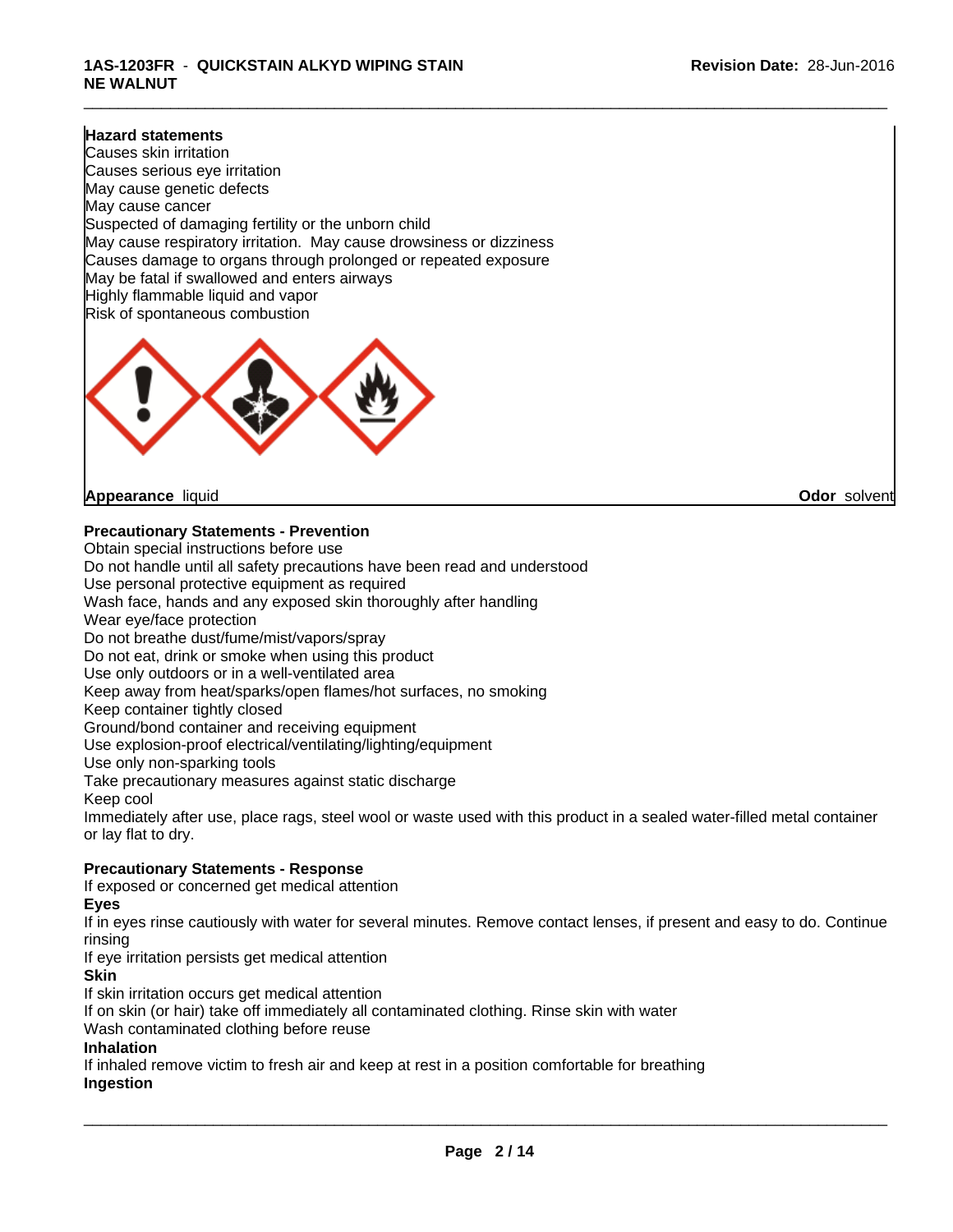If swallowed immediately call a POISON CENTER or physician Do NOT induce vomiting **Fire** In case of fire use CO2, dry chemical, or foam for extinction

#### **Precautionary Statements - Storage**

Store locked up Store in a well-ventilated place. Keep container tightly closed

### **Precautionary Statements - Disposal**

Dispose of contents/container to an approved waste disposal plant

Materials such as rags used with this product may begin to burn by themselves. After use, put rags in water or lay flat to dry, then discard.

\_\_\_\_\_\_\_\_\_\_\_\_\_\_\_\_\_\_\_\_\_\_\_\_\_\_\_\_\_\_\_\_\_\_\_\_\_\_\_\_\_\_\_\_\_\_\_\_\_\_\_\_\_\_\_\_\_\_\_\_\_\_\_\_\_\_\_\_\_\_\_\_\_\_\_\_\_\_\_\_\_\_\_\_\_\_\_\_\_\_\_\_\_

#### **Other information**

No information available

# **3. COMPOSITION INFORMATION ON COMPONENTS**

| <b>Chemical Name</b>                        | <b>CAS-No</b>  | Weight % (max) |
|---------------------------------------------|----------------|----------------|
| Hydrotreated light naphtha                  | 64742-49-0     | $7 - 13%$      |
| Solvent naphtha (petroleum), heavy aromatic | 64742-94-5     | $5 - 10%$      |
| Distillates, petroleum, hydrotreated light  | 64742-47-8     | $5 - 10%$      |
| n-Butyl acetate                             | 123-86-4       | $3 - 7%$       |
| Solvent naphtha, petroleum, light aromatic  | 64742-95-6     | $3 - 7%$       |
| 2-Butoxyethanol                             | 111-76-2       | $1 - 5%$       |
| VM&P naphtha                                | 64742-89-8     | $1 - 5%$       |
| Raw Umber Pigment                           | 12713-03-0     | $1 - 5%$       |
| Propylene glycol monomethyl ether acetate   | 108-65-6       | $1 - 5%$       |
| 1,2,4-Trimethylbenzene                      | $95 - 63 - 6$  | $1 - 5%$       |
| Stoddard solvent                            | 8052-41-3      | $1 - 5%$       |
| Xvlene                                      | 1330-20-7      | $1 - 5%$       |
| Naphthalene                                 | $91 - 20 - 3$  | $0.5 - 1%$     |
| Ethyl benzene                               | $100 - 41 - 4$ | $0.25 - 0.5%$  |
| Carbon black                                | 1333-86-4      | $0.1 - 0.25%$  |
| Cumene                                      | 98-82-8        | $0.1 - 0.25%$  |

# **4. FIRST AID MEASURES**

| <b>General Advice</b> | If symptoms persist, call a physician. Show this safety data<br>sheet to the doctor in attendance.                                                                                                                         |
|-----------------------|----------------------------------------------------------------------------------------------------------------------------------------------------------------------------------------------------------------------------|
| <b>Eye Contact</b>    | Immediately flush with plenty of water. After initial flushing,<br>remove any contact lenses and continue flushing for at<br>least 15 minutes. Keep eye wide open while rinsing. If<br>symptoms persist, call a physician. |
| <b>Skin Contact</b>   | Wash off immediately with soap and plenty of water<br>removing all contaminated clothes and shoes. If skin<br>irritation persists, call a physician.                                                                       |
|                       |                                                                                                                                                                                                                            |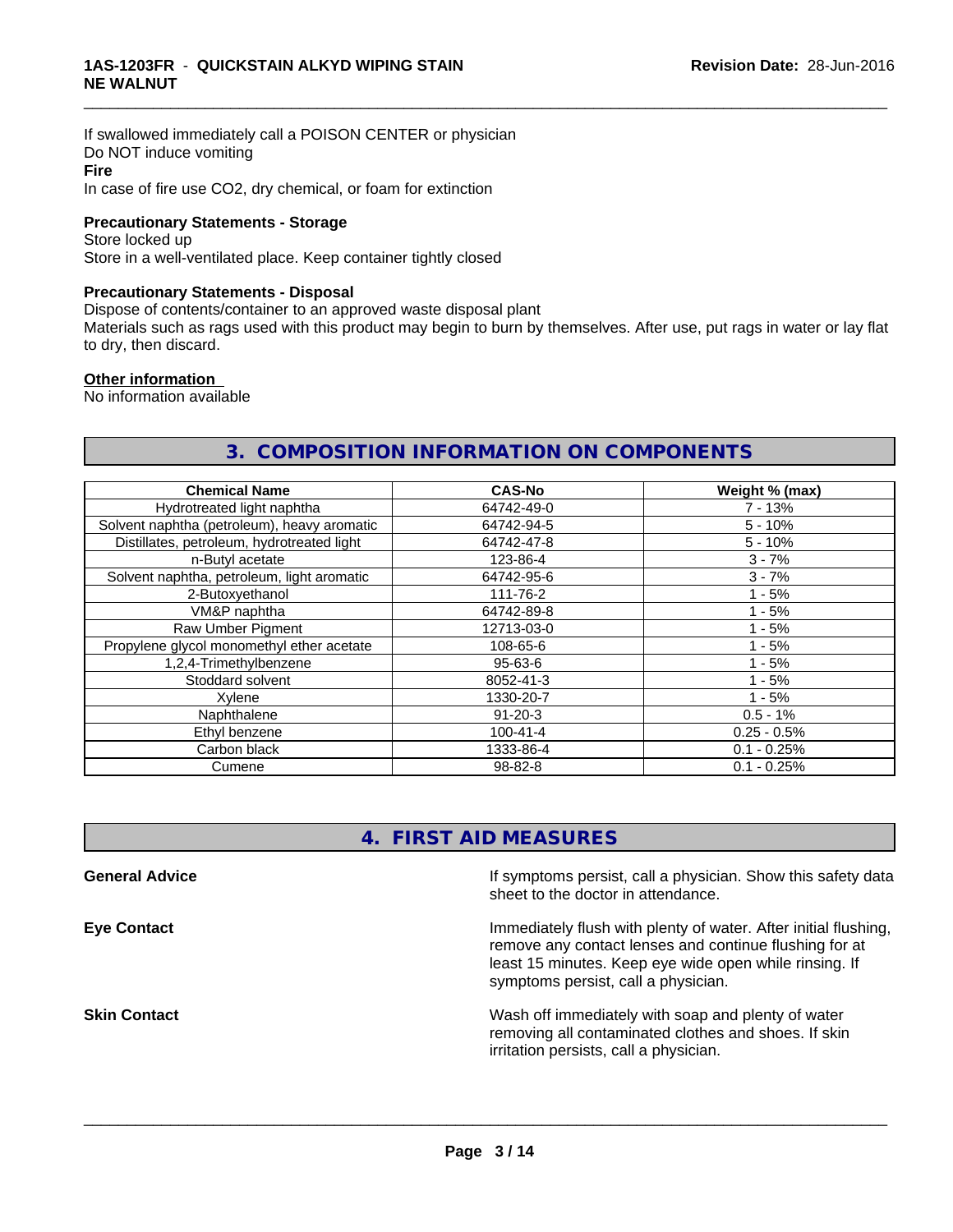| <b>Inhalation</b>                      | Move to fresh air. If symptoms persist, call a physician.<br>If not breathing, give artificial respiration. Call a physician<br>immediately.                                                     |
|----------------------------------------|--------------------------------------------------------------------------------------------------------------------------------------------------------------------------------------------------|
| Ingestion                              | Clean mouth with water and afterwards drink plenty of<br>water. Do not induce vomiting without medical advice.<br>Never give anything by mouth to an unconscious person.<br>Consult a physician. |
| <b>Protection Of First-Aiders</b>      | Use personal protective equipment.                                                                                                                                                               |
| <b>Most Important Symptoms/Effects</b> | No information available.                                                                                                                                                                        |
| <b>Notes To Physician</b>              | Treat symptomatically.                                                                                                                                                                           |

# **5. FIRE-FIGHTING MEASURES**

| <b>Flammable Properties</b>                                                                  | Vapors may travel considerable distance to a source of<br>ignition and flash back. Vapors may cause flash fire.                                                                                                                                                                                |  |
|----------------------------------------------------------------------------------------------|------------------------------------------------------------------------------------------------------------------------------------------------------------------------------------------------------------------------------------------------------------------------------------------------|--|
| <b>Suitable Extinguishing Media</b>                                                          | Foam, dry powder or water. Use extinguishing measures<br>that are appropriate to local circumstances and the<br>surrounding environment.                                                                                                                                                       |  |
| <b>Protective Equipment And Precautions For</b><br><b>Firefighters</b>                       | As in any fire, wear self-contained breathing apparatus<br>pressure-demand, MSHA/NIOSH (approved or equivalent)<br>and full protective gear.                                                                                                                                                   |  |
| <b>Hazardous Combustion Products</b>                                                         | Burning may result in carbon dioxide, carbon monoxide<br>and other combustion products of varying composition<br>which may be toxic and/or irritating.                                                                                                                                         |  |
| <b>Specific Hazards Arising From The Chemical</b>                                            | Flammable. Flash back possible over considerable<br>distance. Keep product and empty container away from<br>heat and sources of ignition. Closed containers may<br>rupture if exposed to fire or extreme heat. Thermal<br>decomposition can lead to release of irritating gases and<br>vapors. |  |
| <b>Sensitivity To Mechanical Impact</b>                                                      | No                                                                                                                                                                                                                                                                                             |  |
| <b>Sensitivity To Static Discharge</b>                                                       | Yes                                                                                                                                                                                                                                                                                            |  |
| <b>Flash Point Data</b><br>Flash Point (°F)<br>Flash Point (°C)<br><b>Flash Point Method</b> | 68<br>20<br><b>PMCC</b>                                                                                                                                                                                                                                                                        |  |
| <b>Flammability Limits In Air</b>                                                            |                                                                                                                                                                                                                                                                                                |  |
| <b>Lower Explosion Limit</b><br><b>Upper Explosion Limit</b>                                 | Not available<br>Not available                                                                                                                                                                                                                                                                 |  |
| Health: 2<br>Flammability: 3<br><b>NFPA</b>                                                  | Instability: 0<br>Special: Not Applicable                                                                                                                                                                                                                                                      |  |
|                                                                                              |                                                                                                                                                                                                                                                                                                |  |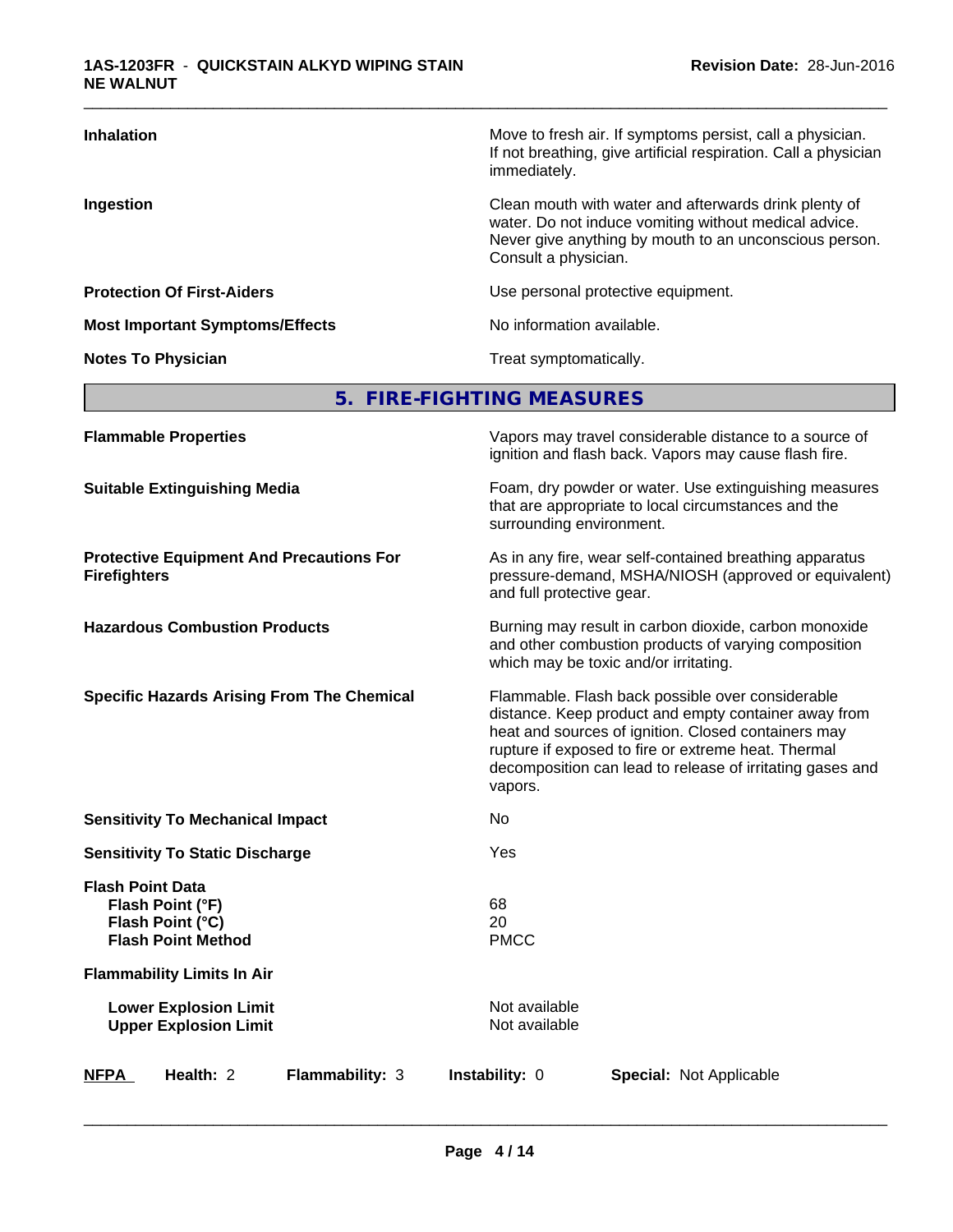#### **NFPA Legend**

- 0 Not Hazardous
- 1 Slightly
- 2 Moderate
- 3 High
- 4 Severe

*The ratings assigned are only suggested ratings, the contractor/employer has ultimate responsibilities for NFPA ratings where this system is used.*

\_\_\_\_\_\_\_\_\_\_\_\_\_\_\_\_\_\_\_\_\_\_\_\_\_\_\_\_\_\_\_\_\_\_\_\_\_\_\_\_\_\_\_\_\_\_\_\_\_\_\_\_\_\_\_\_\_\_\_\_\_\_\_\_\_\_\_\_\_\_\_\_\_\_\_\_\_\_\_\_\_\_\_\_\_\_\_\_\_\_\_\_\_

*Additional information regarding the NFPA rating system is available from the National Fire Protection Agency (NFPA) at www.nfpa.org.*

# **6. ACCIDENTAL RELEASE MEASURES**

| <b>Personal Precautions</b>      | Remove all sources of ignition. Take precautions to<br>prevent flashback. Ground and bond all containers and<br>handling equipment. Take precautionary measures against<br>static discharges. Ensure adequate ventilation. Avoid<br>contact with skin, eyes and clothing. Use personal<br>protective equipment.  |
|----------------------------------|------------------------------------------------------------------------------------------------------------------------------------------------------------------------------------------------------------------------------------------------------------------------------------------------------------------|
| <b>Other Information</b>         | Prevent further leakage or spillage if safe to do so. Do not<br>allow material to contaminate ground water system.<br>Prevent product from entering drains. Do not flush into<br>surface water or sanitary sewer system. Local authorities<br>should be advised if significant spillages cannot be<br>contained. |
| <b>Environmental Precautions</b> | See Section 12 for additional Ecological Information.                                                                                                                                                                                                                                                            |
| <b>Methods For Clean-Up</b>      | Dam up. Soak up with inert absorbent material. Use a<br>non-sparking or explosion proof means to transfer material<br>to a sealed, appropriate container for disposal. Clean<br>contaminated surface thoroughly.                                                                                                 |
|                                  |                                                                                                                                                                                                                                                                                                                  |

# **7. HANDLING AND STORAGE**

| protective equipment. Do not breathe vapors or spray mist.<br>Use only in ventilated areas. Prevent vapor build-up by<br>providing adequate ventilation during and after use.                                                                                                                                                                                                                                                                        |
|------------------------------------------------------------------------------------------------------------------------------------------------------------------------------------------------------------------------------------------------------------------------------------------------------------------------------------------------------------------------------------------------------------------------------------------------------|
| Take precautionary measures against static discharges.<br>To avoid ignition of vapors by static electricity discharge,<br>all metal parts of the equipment must be grounded. Keep<br>away from heat, sparks and flame. Do not smoke.<br>Extinguish all flames and pilot lights, and turn off stoves,<br>heaters, electric motors and other sources of ignition<br>during use and until all vapors are gone. Ignition and/or<br>flash back may occur. |
| Keep containers tightly closed in a dry, cool and<br>well-ventilated place. Keep away from heat. Keep away<br>from open flames, hot surfaces and sources of ignition.<br>Keep in properly labeled containers. Keep out of the reach                                                                                                                                                                                                                  |
|                                                                                                                                                                                                                                                                                                                                                                                                                                                      |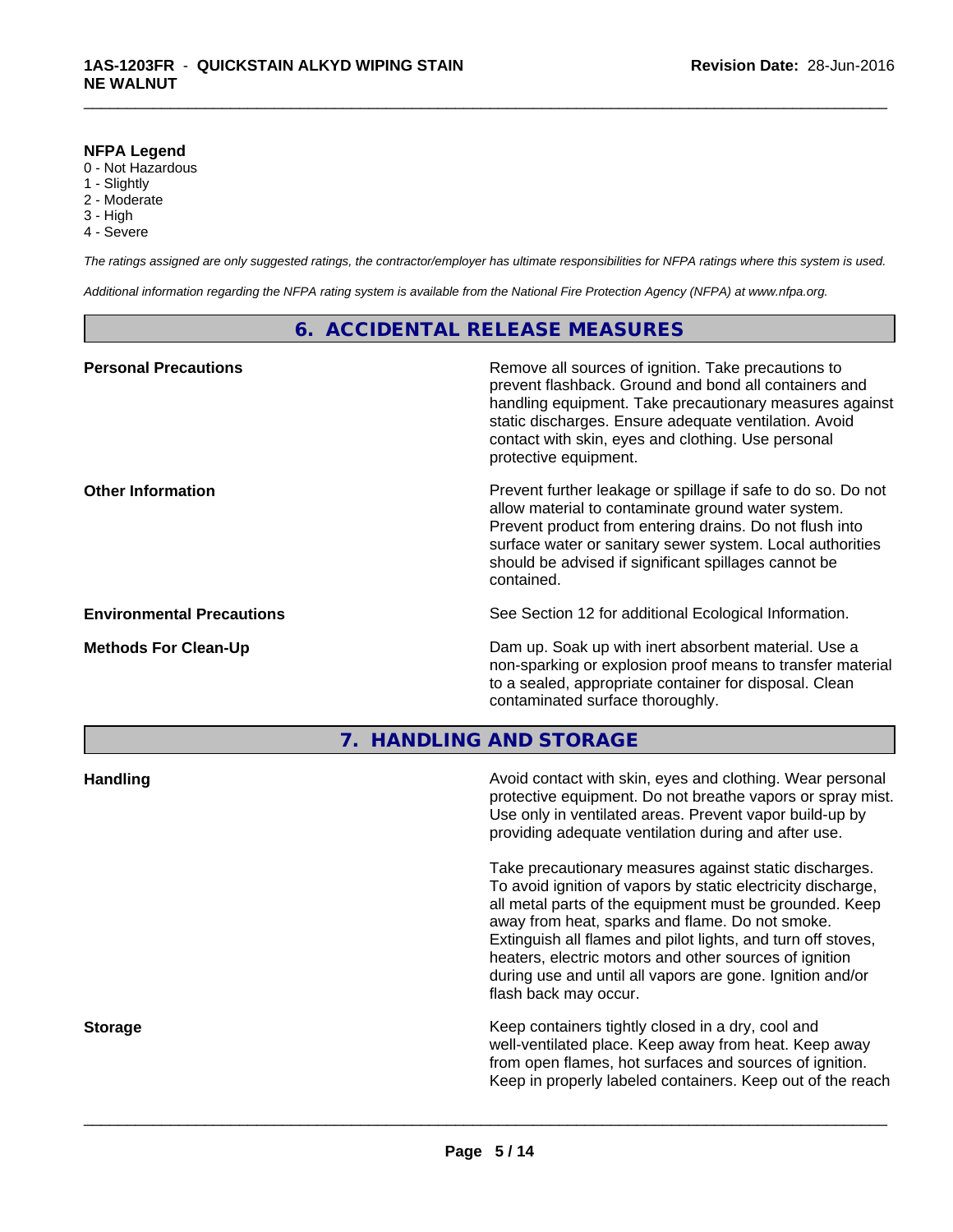of children.

\_\_\_\_\_\_\_\_\_\_\_\_\_\_\_\_\_\_\_\_\_\_\_\_\_\_\_\_\_\_\_\_\_\_\_\_\_\_\_\_\_\_\_\_\_\_\_\_\_\_\_\_\_\_\_\_\_\_\_\_\_\_\_\_\_\_\_\_\_\_\_\_\_\_\_\_\_\_\_\_\_\_\_\_\_\_\_\_\_\_\_\_\_

**DANGER** - Rags, steel wool or waste soaked with this product may spontaneously catch fire if improperly discarded. Immediately after use, place rags, steel wool or waste in a sealed water-filled metal container.

**Incompatible Materials Incompatible with strong acids and bases and strong** oxidizing agents.

# **8. EXPOSURE CONTROLS / PERSONAL PROTECTION**

#### **Exposure Limits**

| <b>Chemical Name</b>                          | <b>ACGIH</b>                    | Alberta                                                                                                                                                  | <b>British Columbia</b>                                                                    | Ontario                                                            | Quebec                                                                                             |
|-----------------------------------------------|---------------------------------|----------------------------------------------------------------------------------------------------------------------------------------------------------|--------------------------------------------------------------------------------------------|--------------------------------------------------------------------|----------------------------------------------------------------------------------------------------|
| Distillates, petroleum,<br>hydrotreated light | N/E                             | N/E                                                                                                                                                      | $200 \text{ mg/m}^3$ - TWA<br>Skin absorption can<br>contribute to overall                 | N/E                                                                | N/E                                                                                                |
|                                               |                                 |                                                                                                                                                          | exposure.                                                                                  |                                                                    |                                                                                                    |
| n-Butyl acetate                               | 150 ppm - TWA<br>200 ppm - STEL | 150 ppm - TWA<br>$713$ mg/m <sup>3</sup> - TWA<br>200 ppm - STEL<br>950 mg/m <sup>3</sup> - STEL                                                         | 20 ppm - TWA                                                                               | 150 ppm - TWA<br>200 ppm - STEL                                    | 150 ppm - TWAEV<br>713 mg/m <sup>3</sup> - TWAEV<br>200 ppm - STEV<br>950 mg/m $3 -$ STEV          |
| 2-Butoxyethanol                               | 20 ppm - TWA                    | 20 ppm - TWA<br>97 mg/m $3$ - TWA                                                                                                                        | 20 ppm - TWA                                                                               | 20 ppm - TWA                                                       | 20 ppm - TWAEV<br>97 mg/m <sup>3</sup> - TWAEV                                                     |
| Raw Umber Pigment                             | N/E                             | N/E                                                                                                                                                      | N/E                                                                                        | N/E                                                                | 0.2 mg/m <sup>3</sup> - TWAEV                                                                      |
| Propylene glycol monomethyl<br>ether acetate  | N/E                             | N/E                                                                                                                                                      | 50 ppm - TWA<br>75 ppm - STEL                                                              | 50 ppm - TWA<br>$270$ mg/m <sup>3</sup> - TWA                      | N/E                                                                                                |
| Stoddard solvent                              | 100 ppm - TWA                   | 100 ppm - TWA<br>$572$ mg/m <sup>3</sup> - TWA                                                                                                           | 290 mg/m <sup>3</sup> - TWA<br>580 mg/m <sup>3</sup> - STEL                                | $525$ mg/m <sup>3</sup> - TWA                                      | 100 ppm - TWAEV<br>525 mg/m <sup>3</sup> - TWAEV                                                   |
| Xylene                                        | 100 ppm - TWA<br>150 ppm - STEL | 100 ppm - TWA<br>434 mg/m <sup>3</sup> - TWA<br>150 ppm - STEL<br>651 mg/m $3 -$ STEL                                                                    | 100 ppm - TWA<br>150 ppm - STEL                                                            | 100 ppm - TWA<br>150 ppm - STEL                                    | 100 ppm - TWAEV<br>434 mg/m <sup>3</sup> - TWAEV<br>150 ppm - STEV<br>651 mg/m <sup>3</sup> - STEV |
| Naphthalene                                   | 10 ppm - TWA<br><b>Skin</b>     | 10 ppm - TWA<br>$52 \text{ mg/m}^3$ - TWA<br>15 ppm - STEL<br>79 mg/m <sup>3</sup> - STEL<br>Substance may be<br>readily absorbed<br>through intact skin | 10 ppm - TWA<br>15 ppm - STEL<br>Skin absorption can<br>contribute to overall<br>exposure. | 10 ppm - TWA<br>15 ppm - STEL<br>Danger of cutaneous<br>absorption | 10 ppm - TWAEV<br>52 mg/m <sup>3</sup> - TWAEV<br>15 ppm - STEV<br>79 mg/m $3 -$ STEV              |
| Ethyl benzene                                 | 20 ppm - TWA                    | 100 ppm - TWA<br>434 mg/m <sup>3</sup> - TWA<br>125 ppm - STEL<br>543 mg/m <sup>3</sup> - STEL                                                           | 20 ppm - TWA                                                                               | 20 ppm - TWA                                                       | 100 ppm - TWAEV<br>434 mg/m <sup>3</sup> - TWAEV<br>125 ppm - STEV<br>543 mg/m <sup>3</sup> - STEV |
| Carbon black                                  | $3$ mg/m $3$ - TWA              | $3.5$ mg/m $3$ - TWA                                                                                                                                     | $3$ mg/m $3$ - TWA                                                                         | $3$ mg/m $3$ - TWA                                                 | $3.5$ mg/m <sup>3</sup> - TWAEV                                                                    |
| Cumene                                        | 50 ppm - TWA                    | $50$ ppm - TWA<br>$246$ mg/m <sup>3</sup> - TWA                                                                                                          | 25 ppm - TWA<br>75 ppm - STEL                                                              | 50 ppm - TWA                                                       | 50 ppm - TWAEV<br>246 mg/m <sup>3</sup> - TWAEV                                                    |

#### **Legend**

ACGIH - American Conference of Governmental Industrial Hygienists Alberta - Alberta Occupational Exposure Limits British Columbia - British Columbia Occupational Exposure Limits Ontario - Ontario Occupational Exposure Limits

Quebec - Quebec Occupational Exposure Limits

N/E - Not established

**Engineering Measures Ensure adequate ventilation, especially in confined areas.**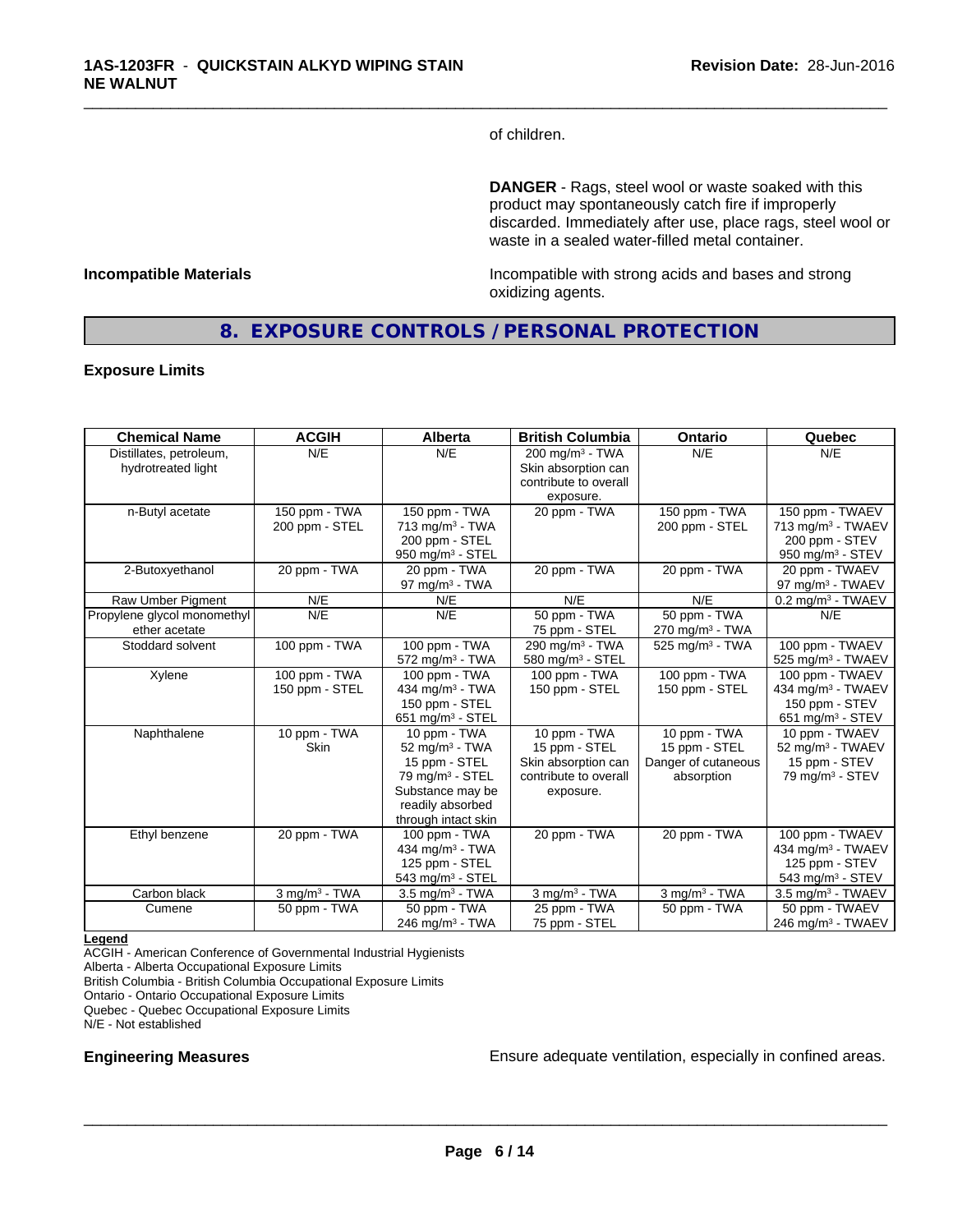**Personal Protective Equipment**<br> **Eye/Face Protection** 

Safety glasses with side-shields. If splashes are likely to occur, wear: Tightly fitting safety goggles **Skin Protection Protection Protective gloves and impervious clothing. Respiratory Protection Number 1** (Use only with adequate ventilation. In operations where exposure limits are exceeded, use a NIOSH approved respirator that has been selected by a technically qualified person for the specific work conditions. When spraying the product or applying in confined areas, wear a NIOSH approved respirator specified for paint spray or organic vapors.

**Hygiene Measures Avoid contact with skin, eyes and clothing. Remove and Avoid contact with skin, eyes and clothing. Remove and Avoid contact with skin, eyes and clothing. Remove and** wash contaminated clothing before re-use. Wash thoroughly after handling.

# **9. PHYSICAL AND CHEMICAL PROPERTIES**

**Appearance** liquid<br> **Appearance** liquid<br> **Odor** solve **Odor** solvent **Odor Threshold No information available No information available Density (Ibs/gal)** 7.6 - 7.9<br> **Specific Gravity** 3.1 2.2 2.2 2.2 2.2 2.95 **Specific Gravity pH** No information available **Viscosity (cps)** No information available in the Viscosity (cps) **Solubility No information available No information available Water Solubility Water Solubility No information available Evaporation Rate No information available No information available Vapor Pressure** No information available No information available **Vapor Density**<br> **We Solids** (*We Solids* (*We Solids* (*We Solids* (*Me )* (*All 20 - 50* **Wt. % Solids** 40 - 50<br> **Vol. % Solids** 35 - 45 **Vol. % Solids Wt. % Volatiles 50 - 60<br>
<b>Vol. % Volatiles** 55 - 65 **Vol. % Volatiles VOC Regulatory Limit (g/L)** < 550 **Boiling Point (°F)** 252 **Boiling Point (°C)** 122 **Freezing Point (°F)** No information available **Freezing Point (°C)** No information available **Flash Point (°F)** 68 **Flash Point (°C)** 20 **Flash Point Method Flammability (solid, gas)** Not applicable **Upper Explosion Limit**<br> **Lower Explosion Limit**<br> **Lower Explosion Limit Lower Explosion Limit Autoignition Temperature (°F)** No information available **Autoignition Temperature (°C)** No information available **Decomposition Temperature (°F)** No information available **Decomposition Temperature (°C)** No information available **Partition Coefficient (n-octanol/water)** No information available

\_\_\_\_\_\_\_\_\_\_\_\_\_\_\_\_\_\_\_\_\_\_\_\_\_\_\_\_\_\_\_\_\_\_\_\_\_\_\_\_\_\_\_\_\_\_\_\_\_\_\_\_\_\_\_\_\_\_\_\_\_\_\_\_\_\_\_\_\_\_\_\_\_\_\_\_\_\_\_\_\_\_\_\_\_\_\_\_\_\_\_\_\_

# **10. STABILITY AND REACTIVITY**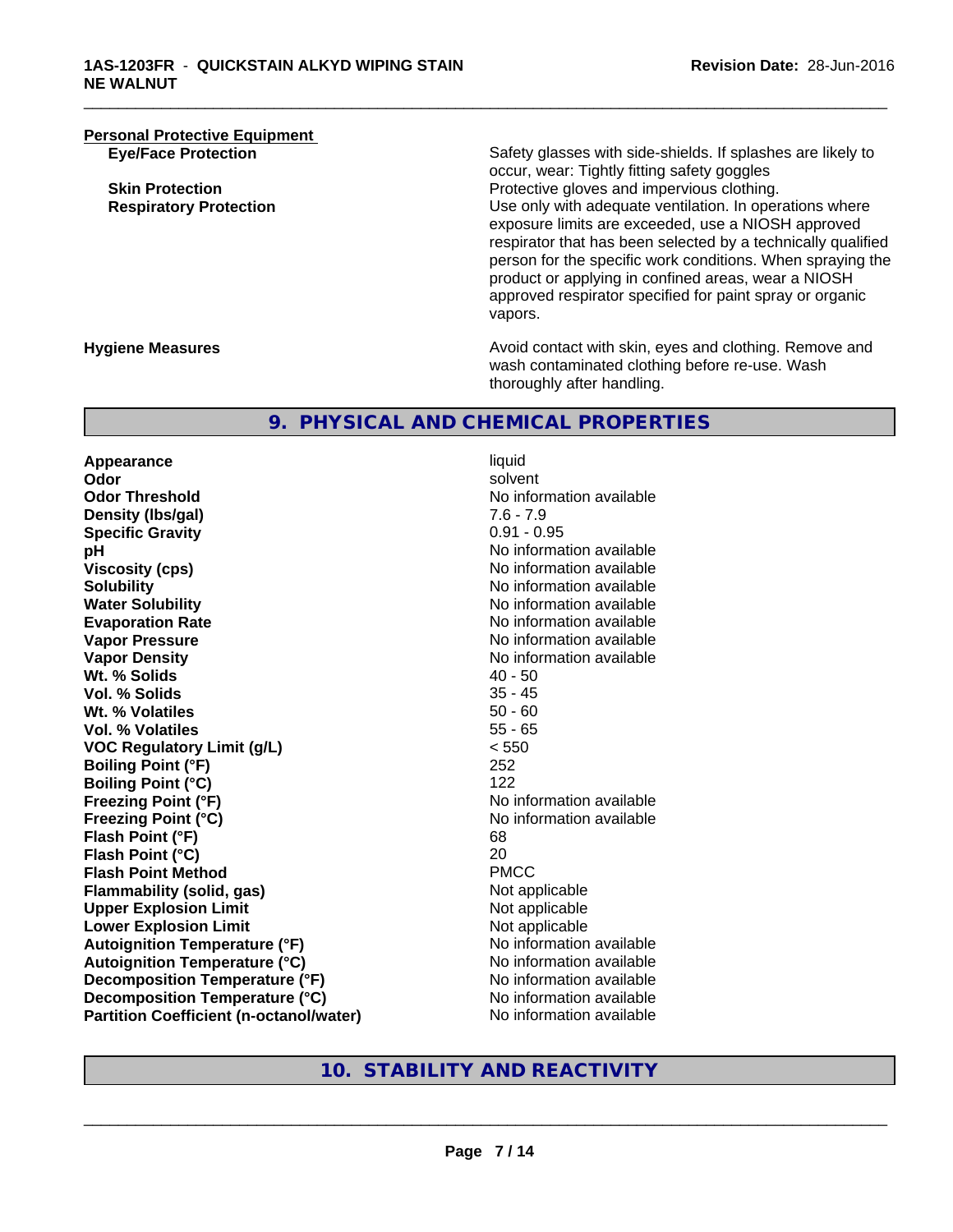| <b>Reactivity</b>                         | Not Applicable                                                                                                            |  |
|-------------------------------------------|---------------------------------------------------------------------------------------------------------------------------|--|
| <b>Chemical Stability</b>                 | Stable under normal conditions. Hazardous polymerisation<br>does not occur.                                               |  |
| <b>Conditions To Avoid</b>                | Keep away from open flames, hot surfaces, static<br>electricity and sources of ignition. Sparks. Elevated<br>temperature. |  |
| <b>Incompatible Materials</b>             | Incompatible with strong acids and bases and strong<br>oxidizing agents.                                                  |  |
| <b>Hazardous Decomposition Products</b>   | Thermal decomposition can lead to release of irritating<br>gases and vapors.                                              |  |
| <b>Possibility Of Hazardous Reactions</b> | None under normal conditions of use.                                                                                      |  |
| 11. TOXICOLOGICAL INFORMATION             |                                                                                                                           |  |

## **Product Information Information on likely routes of exposure**

**Acute Toxicity** 

**Principal Routes of Exposure Exposure** Eye contact, skin contact and inhalation.

**Product Information Repeated or prolonged exposure to organic solvents may** lead to permanent brain and nervous system damage. Intentional misuse by deliberately concentrating and inhaling vapors may be harmful or fatal.

#### **Information on toxicological effects**

**Symptoms** No information available

## **Delayed and immediate effects as well as chronic effects from short and long-term exposure**

| Eye contact                                             | Contact with eyes may cause irritation. Vapor may cause<br><i>irritation.</i>                                                                                                                                                                                                              |
|---------------------------------------------------------|--------------------------------------------------------------------------------------------------------------------------------------------------------------------------------------------------------------------------------------------------------------------------------------------|
| <b>Skin contact</b>                                     | May cause skin irritation and/or dermatitis. Prolonged skin                                                                                                                                                                                                                                |
| <b>Inhalation</b>                                       | contact may defat the skin and produce dermatitis.<br>Harmful by inhalation. High vapor / aerosol concentrations<br>are irritating to the eyes, nose, throat and lungs and may<br>cause headaches, dizziness, drowsiness,<br>unconsciousness, and other central nervous system<br>effects. |
| Ingestion                                               | Harmful if swallowed. Ingestion may cause irritation to<br>mucous membranes. Small amounts of this product<br>aspirated into the respiratory system during ingestion or<br>vomiting may cause mild to severe pulmonary injury,<br>possibly progressing to death.                           |
| <b>Sensitization:</b>                                   | No information available.                                                                                                                                                                                                                                                                  |
| <b>Neurological Effects</b><br><b>Mutagenic Effects</b> | No information available.<br>No information available.                                                                                                                                                                                                                                     |
| <b>Reproductive Effects</b>                             | Possible risk of impaired fertility. Possible risk of harm to                                                                                                                                                                                                                              |
|                                                         |                                                                                                                                                                                                                                                                                            |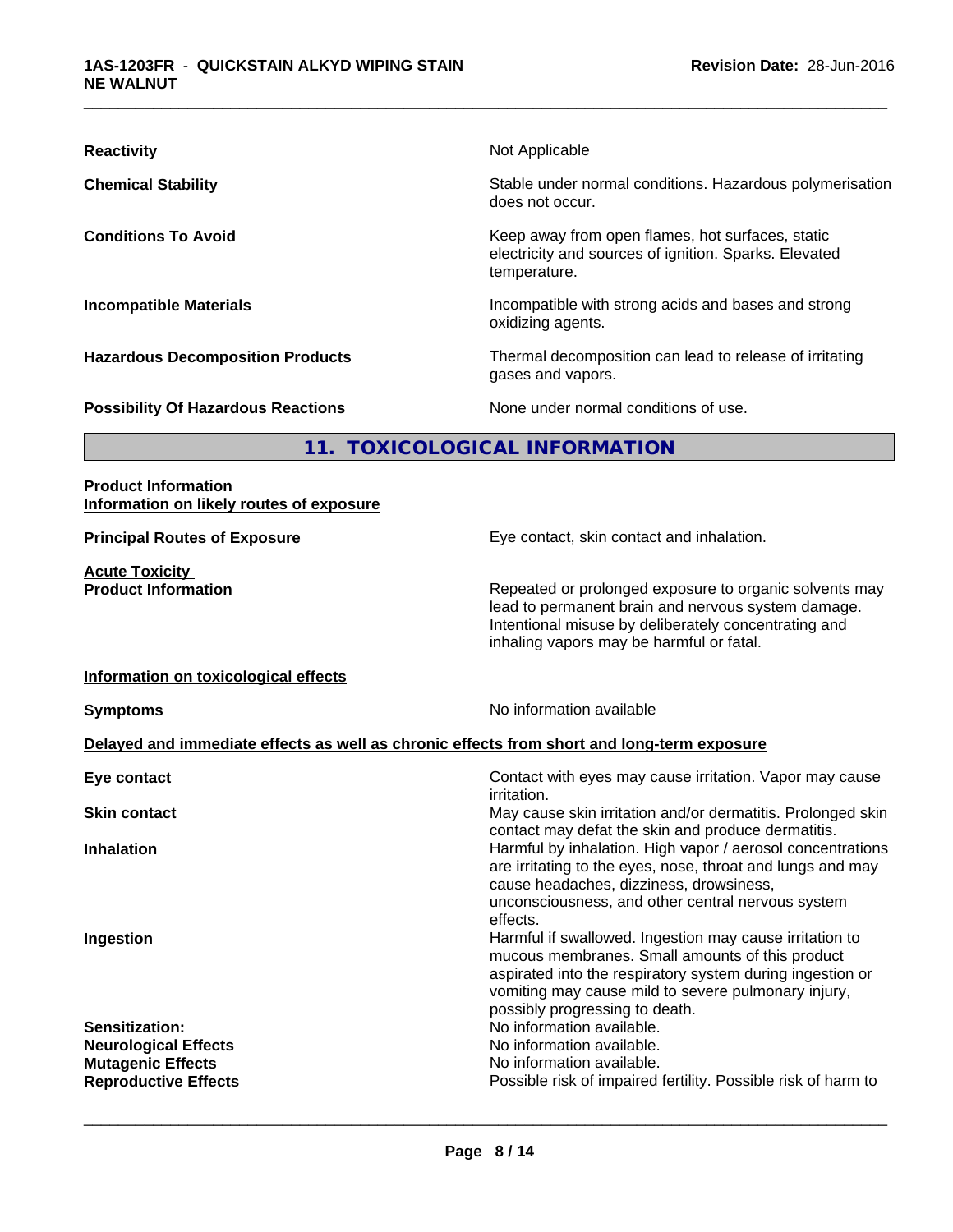|                                 | the unborn child.                                                                                              |
|---------------------------------|----------------------------------------------------------------------------------------------------------------|
| <b>Developmental Effects</b>    | No information available.                                                                                      |
| <b>Target Organ Effects</b>     | No information available.                                                                                      |
| <b>STOT - single exposure</b>   | May cause disorder and damage to the. Respiratory                                                              |
|                                 | system. Central nervous system (CNS).                                                                          |
| <b>STOT - repeated exposure</b> | Causes damage to organs through prolonged or repeated<br>exposure if inhaled. May cause disorder and damage to |
|                                 | the. Central nervous system (CNS). Causes damage to                                                            |
|                                 | organs through prolonged or repeated exposure if                                                               |
|                                 | swallowed. Causes damage to organs through prolonged                                                           |
|                                 | or repeated exposure in contact with skin. Blood. Causes                                                       |
|                                 | damage to organs through prolonged or repeated                                                                 |
|                                 | exposure.                                                                                                      |
| Other adverse effects           | No information available.                                                                                      |
| <b>Aspiration Hazard</b>        | May be harmful if swallowed and enters airways. Small                                                          |
|                                 | amounts of this product aspirated into the respiratory                                                         |
|                                 | system during ingestion or vomiting may cause mild to                                                          |
|                                 | severe pulmonary injury, possibly progressing to death.                                                        |

#### **Numerical measures of toxicity**

**The following values are calculated based on chapter 3.1 of the GHS document**

| ATEmix (oral)                 | 6460 mg/ka |
|-------------------------------|------------|
| ATEmix (dermal)               | 4693 mg/ka |
| ATEmix (inhalation-dust/mist) | 33.2 ma/L  |
| ATEmix (inhalation-vapor)     | 64 mg/L    |

#### **Component**

Solvent naphtha (petroleum), heavy aromatic LD50 Dermal: > 2 mL/kg (Rabbit) LC50 Inhalation (Vapor): > 590 mg/m<sup>3</sup> (Rat, 4 hr.) Distillates, petroleum, hydrotreated light LD50 Oral: > 5,000 mg/kg (Rat) LD50 Dermal: > 3,000 mg/kg (Rabbit) n-Butyl acetate LD50 Oral: 10768 mg/kg (Rat) LD50 Dermal: > 17600 mg/kg (Rabbit) LC50 Inhalation (Vapor): ppm (Rat, 4 hr.) Sensitization: non-sensitizing (guinea pig) Solvent naphtha, petroleum, light aromatic LD50 Oral: 8400 mg/kg (Rat) 2-Butoxyethanol LD50 Oral: 470 mg/kg (Rat) LD50 Dermal: 220 mg/kg (Rabbit) LC50 Inhalation (Vapor): 450 ppm (Rat, 4 hr.) Propylene glycol monomethyl ether acetate LD50 Oral: 8532 mg/kg (Rat) LD50 Dermal: > 5000 mg/kg (Rabbit) LC50 Inhalation (Vapor): > 4345 ppm 1,2,4-Trimethylbenzene LD50 Oral: 5000 mg/kg (Rat)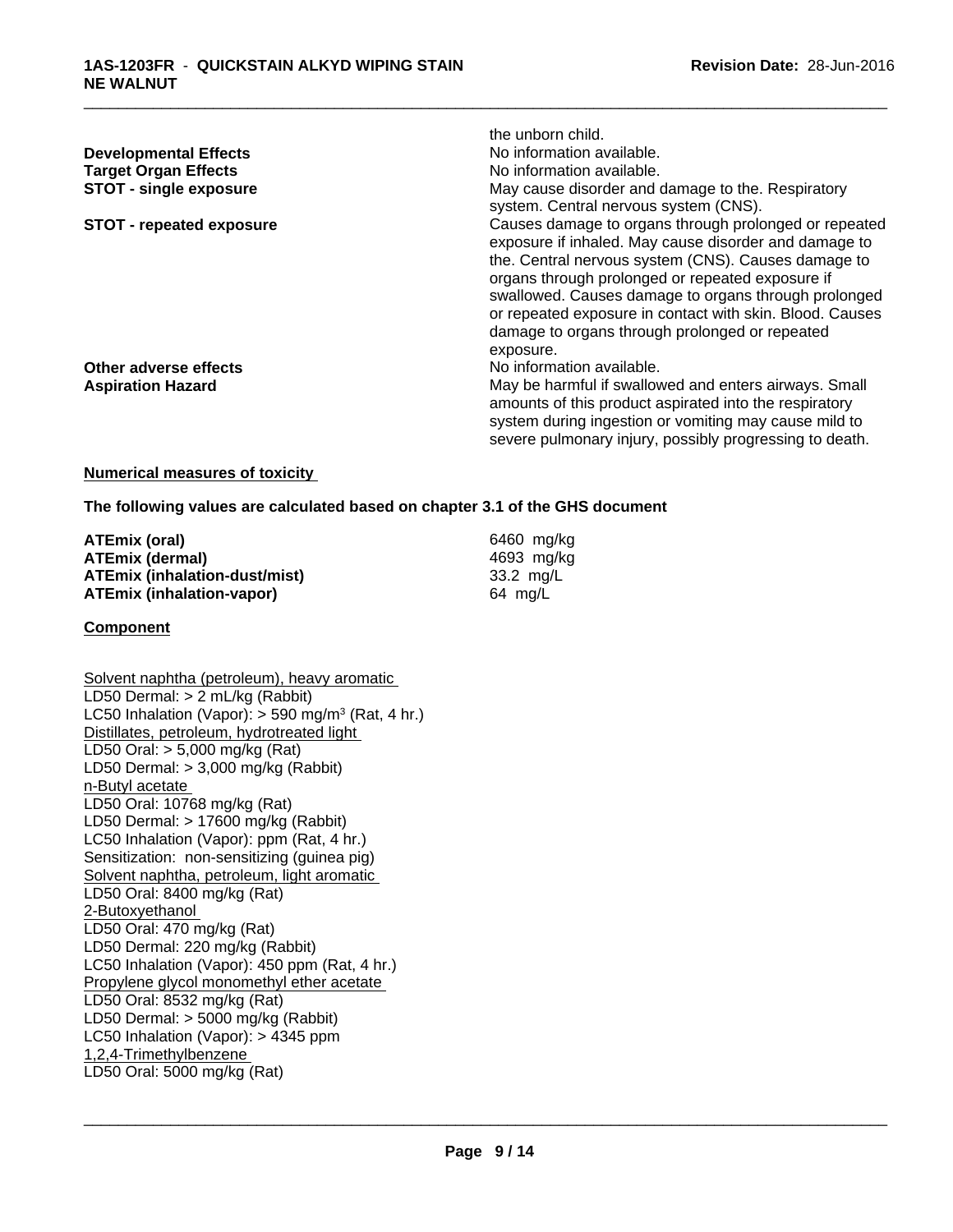#### \_\_\_\_\_\_\_\_\_\_\_\_\_\_\_\_\_\_\_\_\_\_\_\_\_\_\_\_\_\_\_\_\_\_\_\_\_\_\_\_\_\_\_\_\_\_\_\_\_\_\_\_\_\_\_\_\_\_\_\_\_\_\_\_\_\_\_\_\_\_\_\_\_\_\_\_\_\_\_\_\_\_\_\_\_\_\_\_\_\_\_\_\_ **1AS-1203FR** - **QUICKSTAIN ALKYD WIPING STAIN NE WALNUT**

LC50 Inhalation (Vapor): 18000 mg/m<sup>3</sup> (Rat, 4 hr.) Stoddard solvent LD50 Oral: > 5,000 mg/kg (Rat) LD50 Dermal: > 3160 mg/kg (Rabbit) LC50 Inhalation (Vapor): > 6.1 mg/L (Rat) Xylene LD50 Oral: 4300 mg/kg (Rat) LD50 Dermal: > 1700 mg/kg (Rabbit) LC50 Inhalation (Vapor): 5000 ppm (Rat, 4 hr.) Naphthalene LD50 Oral: 969 mg/kg (Rat) LD50 Dermal: > 20,000 mg/kg (Rabbit) LC50 Inhalation (Vapor): > 340 mg/m<sup>3</sup> (Rat, 1 hr.) Ethyl benzene LD50 Oral: mg/kg (Rat) LD50 Dermal: > mg/kg (Rabbit) LC50 Inhalation (Vapor): mg/m<sup>3</sup> (Rat, 2 hr.) Carbon black LD50 Oral: > 15400 mg/kg (Rat) LD50 Dermal: > 3000 mg/kg (Rabbit) Cumene LD50 Oral: > 1400 mg/kg (Rat) LD50 Dermal: 12300 µL/kg (Rabbit) LC50 Inhalation (Vapor): 39000 mg/kg (Rat, 4 hr.)

# **Chronic Toxicity**

### **Carcinogenicity**

*The information below indicateswhether each agency has listed any ingredient as a carcinogen:.*

| <b>Chemical Name</b> | <b>IARC</b>                    | <b>NTP</b>                   |  |
|----------------------|--------------------------------|------------------------------|--|
|                      | 2B - Possible Human Carcinogen | Reasonably Anticipated Human |  |
| Naphthalene          |                                | Carcinogen                   |  |
|                      | 2B - Possible Human Carcinogen |                              |  |
| l Ethvl benzene      |                                |                              |  |
|                      | 2B - Possible Human Carcinogen |                              |  |
| Carbon black         |                                |                              |  |
|                      | 2B - Possible Human Carcinogen | Reasonably Anticipated Human |  |
| Cumene               |                                | Carcinogen                   |  |

#### **Legend**

IARC - International Agency for Research on Cancer NTP - National Toxicity Program OSHA - Occupational Safety & Health Administration

**12. ECOLOGICAL INFORMATION**

# **Ecotoxicity Effects**

The environmental impact of this product has not been fully investigated.

## **Product Information**

# **Acute Toxicity to Fish**

No information available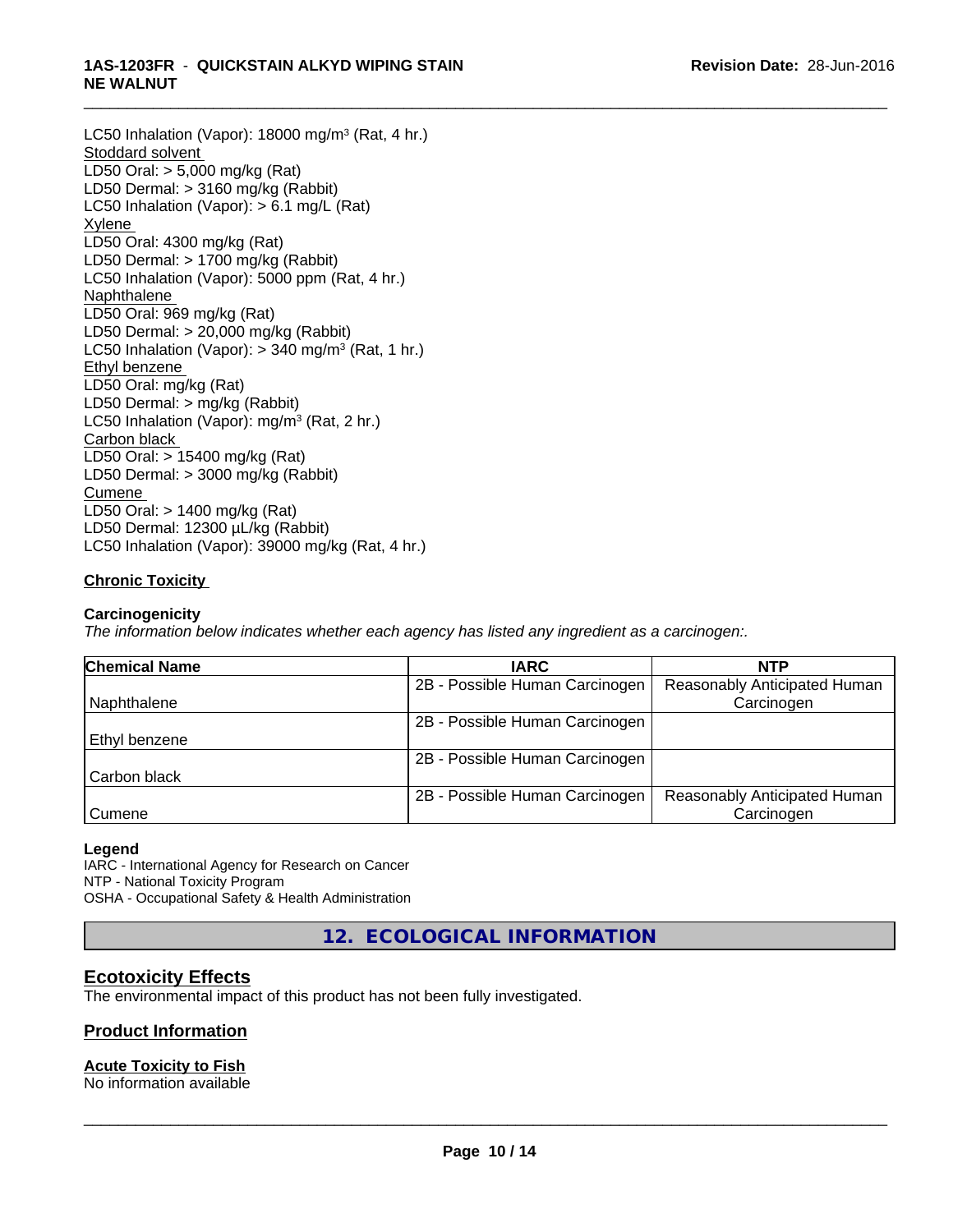#### **Acute Toxicity to Aquatic Invertebrates**

No information available

#### **Acute Toxicity to Aquatic Plants**

No information available

#### **Persistence / Degradability**

No information available.

#### **Bioaccumulation / Accumulation**

No information available.

#### **Mobility in Environmental Media**

No information available.

#### **Ozone**

No information available

## **Component**

#### **Acute Toxicity to Fish**

n-Butyl acetate LC50: 18 mg/L (Fathead Minnow - 96 hr.) 2-Butoxyethanol LC50:  $1490$  mg/L (Bluegill sunfish - 96 hr.) Xylene LC50: 13.5 mg/L (Rainbow Trout - 96 hr.) Ethyl benzene LC50: 12.1 mg/L (Fathead Minnow - 96 hr.)

#### **Acute Toxicity to Aquatic Invertebrates**

n-Butyl acetate EC50: 72.8 mg/L (Daphnia magna - 48 hr.) Ethyl benzene EC50: 1.8 mg/L (Daphnia magna - 48 hr.)

#### **Acute Toxicity to Aquatic Plants**

n-Butyl acetate EC50: 674.7 mg/L (Green algae (Scenedesmus subspicatus), 72 hrs.) Ethyl benzene EC50: 4.6 mg/L (Green algae (Scenedesmus subspicatus), 72 hrs.)

# **13. DISPOSAL CONSIDERATIONS**

**Waste Disposal Method Dispose of in accordance with federal, state, provincial,** and local regulations. Local requirements may vary, consult your sanitation department or state-designated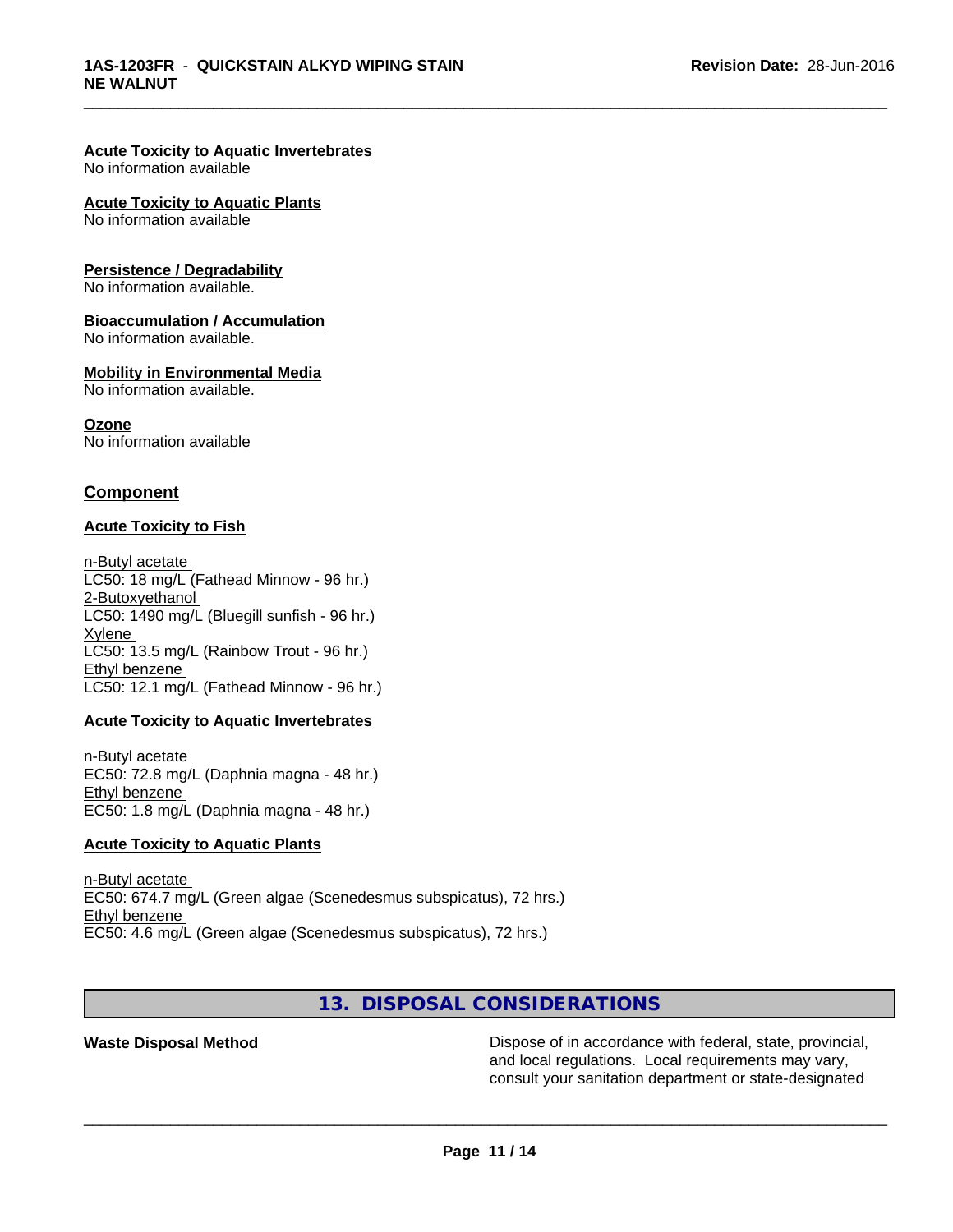environmental protection agency for more disposal options.

**Empty Container Warning <b>Emptied** Containers may retain product residue. Follow label warnings even after container is emptied. Residual vapors may explode on ignition.

## **14. TRANSPORT INFORMATION**

**TDG**

**Proper Shipping Name Paint Hazard Class** 3 **UN-No** UN1263 **Packing Group III**<br> **Pescription** 

**Description** UN1263, Paint, , 3, II

\_\_\_\_\_\_\_\_\_\_\_\_\_\_\_\_\_\_\_\_\_\_\_\_\_\_\_\_\_\_\_\_\_\_\_\_\_\_\_\_\_\_\_\_\_\_\_\_\_\_\_\_\_\_\_\_\_\_\_\_\_\_\_\_\_\_\_\_\_\_\_\_\_\_\_\_\_\_\_\_\_\_\_\_\_\_\_\_\_\_\_\_\_

**ICAO / IATA** Contact the preparer for further information.

**IMDG / IMO Contact the preparer for further information.** 

# **15. REGULATORY INFORMATION**

# **International Inventories**

| <b>TSCA: United States</b> | Yes - All components are listed or exempt. |
|----------------------------|--------------------------------------------|
| <b>DSL: Canada</b>         | Yes - All components are listed or exempt. |

# **National Pollutant Release Inventory (NPRI)**

#### **NPRI Parts 1- 4**

This product contains the following Parts 1-4 NPRI chemicals:

| <b>Chemical Name</b>               | <b>CAS-No</b>  | Weight % (max) | <b>NPRI Parts 1-4</b> |  |
|------------------------------------|----------------|----------------|-----------------------|--|
| Solvent naphtha (petroleum), heavy | 64742-94-5     | $5 - 10%$      | Listed                |  |
| aromatic                           |                |                |                       |  |
| n-Butyl acetate                    | 123-86-4       | $3 - 7%$       | Listed                |  |
| 2-Butoxyethanol                    | 111-76-2       | $1 - 5%$       | Listed                |  |
| Raw Umber Pigment                  | 12713-03-0     | $1 - 5%$       | Listed                |  |
| Propylene glycol monomethyl ether  | 108-65-6       | $1 - 5%$       | Listed                |  |
| acetate                            |                |                |                       |  |
| 1,2,4-Trimethylbenzene             | $95 - 63 - 6$  | 1 - 5%         | Listed                |  |
| Xvlene                             | 1330-20-7      | $1 - 5%$       | Listed                |  |
| Naphthalene                        | $91 - 20 - 3$  | $0.5 - 1%$     | Listed                |  |
| Ethyl benzene                      | $100 - 41 - 4$ | $0.25 - 0.5\%$ | Listed                |  |
| Cumene                             | $98 - 82 - 8$  | $0.1 - 0.25\%$ | Listed                |  |
|                                    |                |                |                       |  |

# **NPRI Part 5**

This product contains the following NPRI Part 5 Chemicals: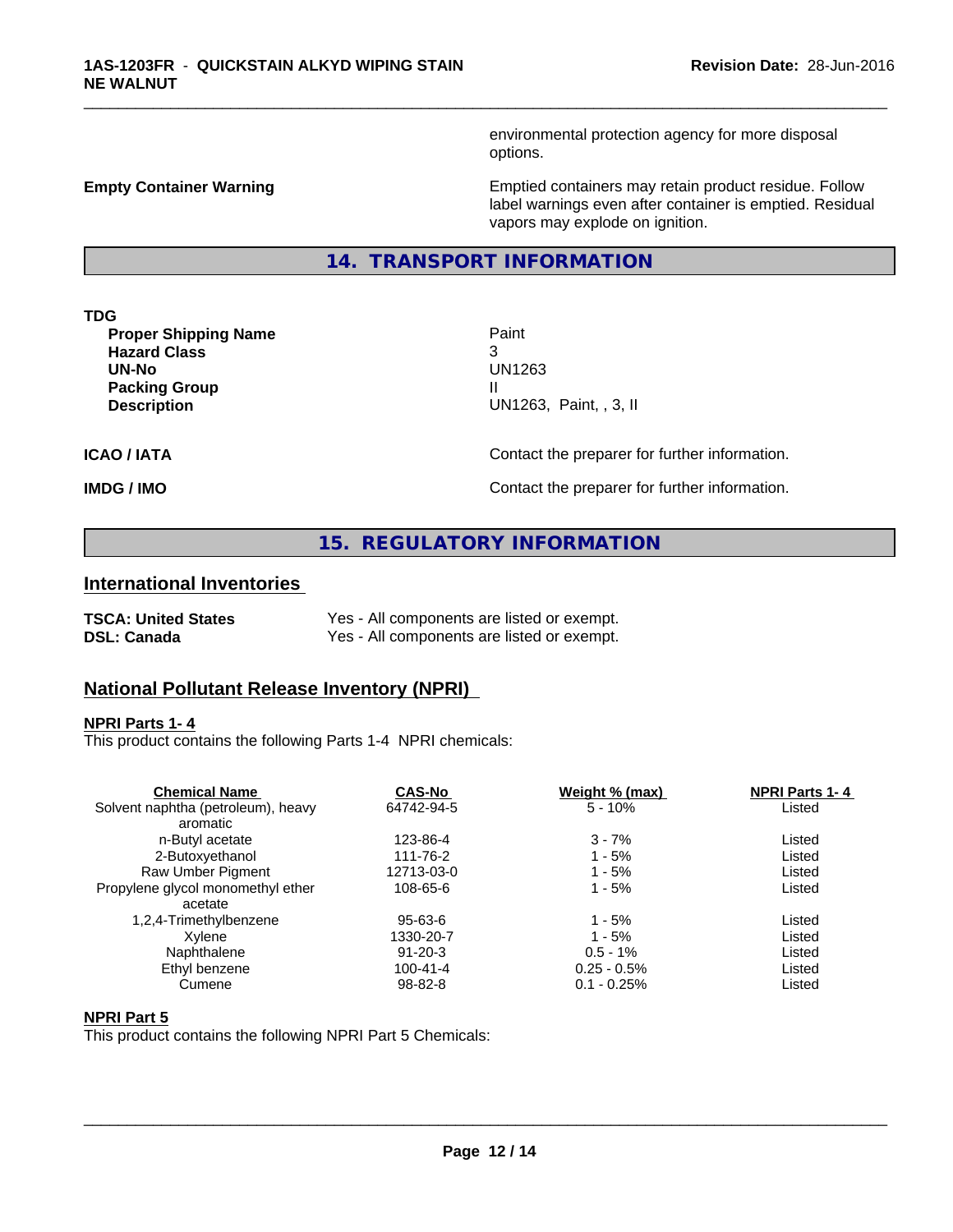### **1AS-1203FR** - **QUICKSTAIN ALKYD WIPING STAIN NE WALNUT**

| <b>CAS-No</b> |           | <b>NPRI Part 5</b>    |  |
|---------------|-----------|-----------------------|--|
| 64742-94-5    | $5 - 10%$ | Listed                |  |
| 64742-47-8    | $5 - 10%$ | Listed                |  |
| 123-86-4      | $3 - 7%$  | Listed                |  |
| 64742-95-6    | $3 - 7%$  | Listed                |  |
|               |           |                       |  |
| 111-76-2      | $1 - 5%$  | Listed                |  |
| 64742-89-8    | $1 - 5%$  | Listed                |  |
| 108-65-6      | $1 - 5%$  | Listed                |  |
|               |           |                       |  |
| 95-63-6       | $1 - 5%$  | Listed                |  |
| 8052-41-3     | $1 - 5%$  | Listed                |  |
| 1330-20-7     | $1 - 5%$  | Listed                |  |
|               |           | <u>Weight % (max)</u> |  |

\_\_\_\_\_\_\_\_\_\_\_\_\_\_\_\_\_\_\_\_\_\_\_\_\_\_\_\_\_\_\_\_\_\_\_\_\_\_\_\_\_\_\_\_\_\_\_\_\_\_\_\_\_\_\_\_\_\_\_\_\_\_\_\_\_\_\_\_\_\_\_\_\_\_\_\_\_\_\_\_\_\_\_\_\_\_\_\_\_\_\_\_\_

#### **WHMIS Regulatory Status**

This product has been classified in accordance with the hazard criteria of the Hazardous Products Regulations (HPR) and the SDS contains all the information required by the HPR.

| 16. OTHER INFORMATION |               |                                                                            |                      |          |  |
|-----------------------|---------------|----------------------------------------------------------------------------|----------------------|----------|--|
| HMIS -                | Health: $2^*$ | <b>Flammability: 3</b>                                                     | <b>Reactivity: 0</b> | $PPE: -$ |  |
| <b>HMIS Legend</b>    |               |                                                                            |                      |          |  |
| 0 - Minimal Hazard    |               |                                                                            |                      |          |  |
| 1 - Slight Hazard     |               |                                                                            |                      |          |  |
| 2 - Moderate Hazard   |               |                                                                            |                      |          |  |
| 3 - Serious Hazard    |               |                                                                            |                      |          |  |
| 4 - Severe Hazard     |               |                                                                            |                      |          |  |
| * - Chronic Hazard    |               |                                                                            |                      |          |  |
|                       |               | X - Consult your supervisor or S.O.P. for "Special" handling instructions. |                      |          |  |

*Note: The PPE rating has intentionally been left blank. Choose appropriate PPE that will protect employees from the hazards the material will present under the actual normal conditions of use.*

*Caution: HMISÒ ratings are based on a 0-4 rating scale, with 0 representing minimal hazards or risks, and 4 representing significant hazards or risks. Although HMISÒ ratings are not required on MSDSs under 29 CFR 1910.1200, the preparer, has chosen to provide them. HMISÒ ratings are to be used only in conjunction with a fully implemented HMISÒ program by workers who have received appropriate HMISÒ training. HMISÒ is a registered trade and service mark of the NPCA. HMISÒ materials may be purchased exclusively from J. J. Keller (800) 327-6868.*

**WARNING!** If you scrape, sand, or remove old paint, you may release lead dust. LEAD IS TOXIC. EXPOSURE TO LEAD DUST CAN CAUSE SERIOUS ILLNESS, SUCH AS BRAIN DAMAGE, ESPECIALLY IN CHILDREN. PREGNANT WOMEN SHOULD ALSO AVOID EXPOSURE.Wear a NIOSH approved respirator to control lead exposure. Clean up carefully with a HEPA vacuum and a wet mop. Before you start, find out how to protect yourself and your family by logging onto Health Canada @

http://www.hc-sc.gc.ca/ewh-semt/contaminants/lead-plomb/asked\_questions-questions\_posees-eng.php.

**Prepared By** Product Stewardship Department Benjamin Moore & Co. 101 Paragon Drive Montvale, NJ 07645 855-724-6802